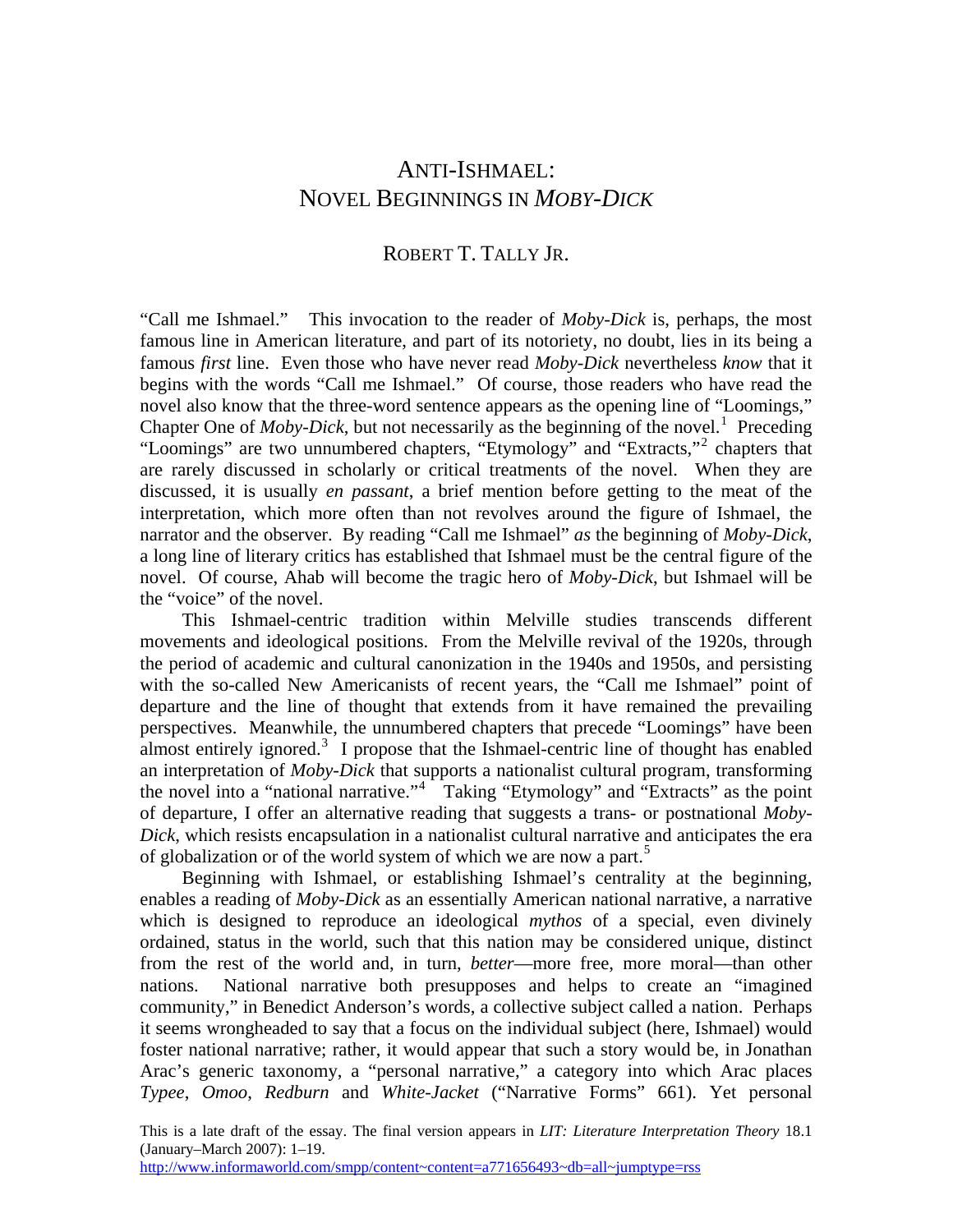narratives are appropriated by national narrative with relative ease, since, in the United States, national narrative is rooted firmly in a particular "individualism." Or, to put it another way, following Wai Chee Dimock, a "poetics of individualism" is central to the ideological regime of nation-formation (and empire-building) in the U.S. (see *Empire for*  Liberty  $25-26$  $25-26$ <sup>6</sup>. That is, the sovereign individual is representative of the nation, which is geographically and ideologically extended over distant domains in what Dimock, following Thomas Jefferson, calls an "empire for liberty." American national narrative celebrates this movement from the individual to the national and on to the imperial, a movement that is unified in purpose and effects.

 This can be seen in the familiar images associated with American national narrative. As Donald Pease puts it,

The image repertoire productive of the U.S. national community can be ascertained through the recitation of its key terms in the national meta-narrative commonly understood to be descriptive of that community. Those images interconnect an exceptional national subject (American Adam) with a representative national scene (Virgin Land) and an exemplary national motive (errand into the wilderness). ("National Identities"  $3-4$ )<sup> $\prime$ </sup>

An Ishmael-centric reading of *Moby-Dick* fits neatly into this national narrative framework. Ishmael, notwithstanding his evocative name, conforms to the principle of the Adamic American hero. Many Ishmael-oriented critics have seen *Moby-Dick* as, at least in part, the story of a nation-representing Ishmael triumphing over a nation-destroying Ahab.<sup>[8](#page-14-1)</sup> Much of twentieth-century criticism has hailed, or more recently assailed, *Moby-Dick* for being a national narrative *par excellence*, and such a view, I believe, is firmly grounded in seeing Ishmael as an American Adam.

 However, in an odd sense, the largely unsympathetic mid-nineteenth-century critics were closer to the mark. Most contemporary reviewers saw *Moby-Dick* as a failed personal narrative, chaotically multiformal ("an intellectual chowder of romance, philosophy, natural history, fine writing, good feelings, bad sayings," in Evert Duyckinck's words [in *Moby-Dick* 613]), the cause for a *writ de lunatico* (in one anonymous critic's words [619]), and so on. Indeed, I would argue that *Moby-Dick* presents a kind of failed personal narrative as part of its critique of the nationalist project dominating letters and political discourse in mid-nineteenth-century America. The global, literary cartographic project of *Moby-Dick* is not the story of a "Whaling Voyage by one Ishmael," as suggested in "Loomings." By recognizing the degree to which the novel was, in the words of an 1853 review, "distressingly marred by an *extravagant* treatment of the subject" (620, emphasis added), Melville's contemporaries, in their very displeasure with the work, validated the proposition that *Moby-Dick* is *not* representative of the national culture, but that it wanders out of bounds, becoming a savage anomaly that perhaps undermines the national ideal.

 As William Spanos's "destructive" reading of the novel's "errant art" demonstrates, *Moby-Dick* contains the weapons to combat the logic of this national narrative of a Puritan errand into the wilderness. Spanos, however, does not displace Ishmael from his central position as narrator. Rather Spanos uses Ishmael to counter the power arrayed on behalf of *Moby-Dick* as national narrative, and in so doing, he discovers an Ishmael quite different from the representative American national subject. Spanos points out that the "Call me Ishmael" invocation cannot be taken to mean the same thing as "My name is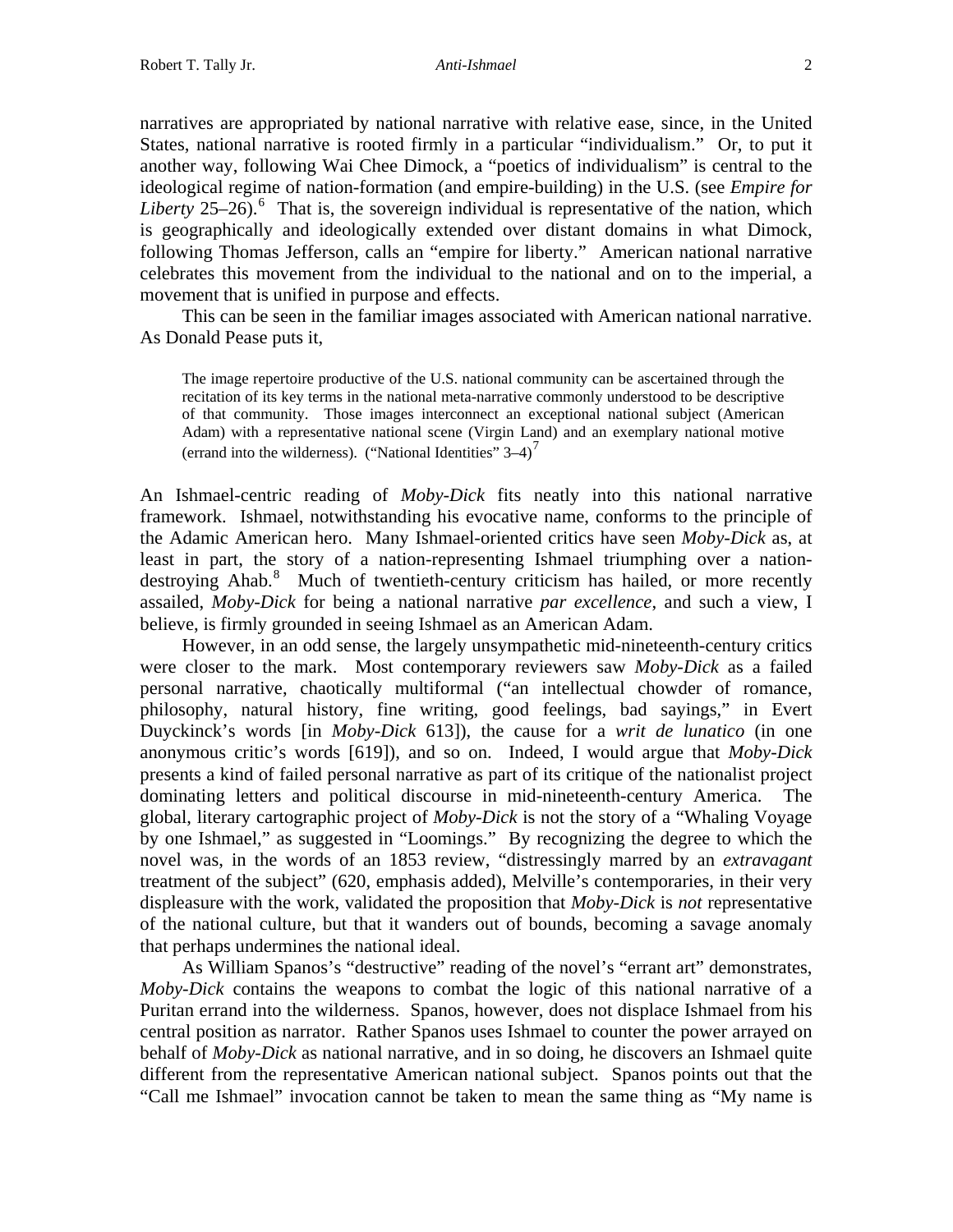Ishmael." The indeterminacy of the former phrase orients "the reader/listener's attention to the possibility that the name is a mask […]. By calling attention to the fictional status of the narrator, to his name *as sign*, Melville simultaneously reiterates and breaks down the distinction between the privileged author and the first-person narrator he 'creates' to tell his story" (Spanos 75). In Spanos's reading, then, Ishmael is not the "subject" who stands above or outside of the narrative; nor is he the representative of a fixed identity (i.e., the American Adam). If Ishmael's narrative is *errant*—erratic and extravagant, not to be reduced to a ruling *logos*—at least his is no errand into the wilderness. Spanos discovers in Ishmael's errancy a counterhegemonic force opposed, not specifically to Ahab's "tremendous centralization," but to the "ontotheological tradition" that undergirds the organizing *mythos* of the American jeremiad, whose figure in *Moby-Dick* appears in Father Mapple's sermon (Spanos 87–104). Ishmael vs. Mapple, not Ishmael vs. Ahab: this is the antagonism which, in Spanos's view, energizes *Moby-Dick*, and which draws the lines of battle between a post-humanist (and postmodern) errancy and the Enlightenment theo-logocentrism *cum* anthropo-logocentrism animating national narrative  $(46-47)$ .<sup>[9](#page-14-1)</sup>

 Among Spanos's most emphatic points is that the Ishmael narrative is fundamentally errant, irreducible to a totalizing or imperial narrative structure. Spanos usefully retrieves the Ishmael figure from the hands of both the Cold War critics, for whom Ishmael stands as the representative American Adam fighting Ahab's totalitarianism, and the New Americanists, for whom Ishmael is complicit in the American nationalist or imperialist mission. But I believe that Spanos relies too heavily on Ishmael for his argument. That is, the errancy of *Moby-Dick* need not be, and I think *is not*, specifically Ishmael's; to focus on Ishmael proves misleading. For example, although Spanos believes that the "Ishmael" name is just a *sign*, a name "as good as any to initiate" the story (75), this sign eventually oversignifies, becoming—in the minds of more than a few critics—its own totalizing narrative voice.

 One of the chief problems with the Ishmael-centered interpretation of *Moby-Dick* is that, by assuming a fixed identity and a stable narrative voice in the figure of "Ishmael," critics tend to deny the polyphony and heteroglossia of so much of the text—in Spanos's words, its *errancy*. Even Franco Moretti, who acknowledges (and praises) the polyphony of *Moby-Dick*, at its most dramatically audible in "Midnight—Forecastle," winds up situating Ishmael as the *one* voice of narration. Moretti argues that *Moby-Dick* repeatedly reduces the polyphony to silence and that, by silencing the multiple voices heard especially in earlier parts of the novel, *Moby-Dick* is complicit in endorsing the "leveling" processes of imperialism and capitalism.

Here, the monologic device is the voice of Ishmael (Ishmael as narrator): *one* voice, omnipresent and situated at a level where no other can respond to it, and thus call it into question. In the central part of the novel, roughly half of the chapters are in fact concluded by the narrator's reflections—a strategic placement, investing Ishmael's words with a particular authority. […] In the last resort, the ambition of the narrator of *Moby-Dick* is precisely this: to take the multifarious codes of nature and culture, and to demonstrate that they are all to be found in the moral super-code. To take polyphony, in other words, and reduce it to a single language: ultimately, to eliminate it altogether. (62–63)

Obviously, Spanos would dispute this interpretation, arguing instead that these chapters reveal Ishmael's "carnivalesque parody" of such a super-code (192). (I will return to this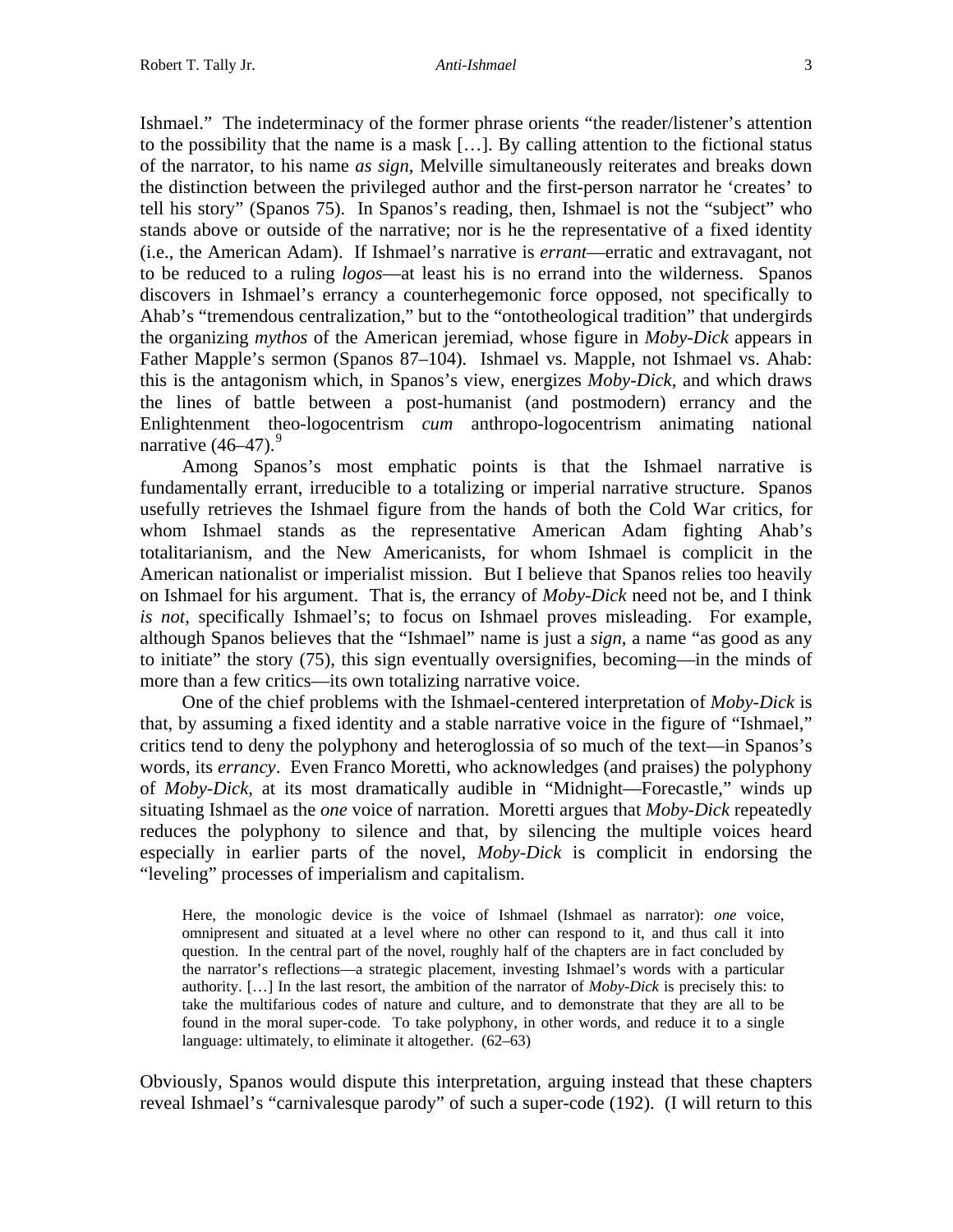"parodic" narrator below.) However, by having an "Ishmael" as the narrator, critics like Moretti assume that this singular and authoritative narrative voice speaks throughout *Moby-Dick*, that the various voices heard in the novel are subsumed or silenced by the voice of one Ishmael.

 This reading, or misreading, follows from taking "Call me Ishmael" as the beginning of *Moby-Dick*. The *beginning* is not merely the place one starts reading; it is the place that conditions the reading as a whole. As Edward Said has noted, "[w]hen we point to the beginning of a novel, for example, we mean that from *that* beginning in principle follows *this* novel" (6). With "Call me Ishmael" as the beginning, the reading of *Moby-Dick* that follows asserts that the story is Ishmael's, that the narrator is singular, and that the narrative's authority lies in this character.

 Said argues that beginnings have two distinct aspects: transitive and intransitive. "One leads to the project being realized […] that is, beginning with (or for) an anticipated end, or at least an expected continuity. The other aspect retains for the beginning its identity as *radical* starting point: the intransitive and conceptual aspect, that which has no object but its own constant clarification (72–73). In "Etymology" and "Extracts," we see the beginning in "the whale" itself, which is defined, presented in various languages, elaborated through centuries of discourse. The original title of the novel, *The Whale* is retained as the alternative or subtitle: *Moby-Dick, or, the Whale*. The latter maintains a seemingly deliberate ambiguity, owing to the shifting nuances of the article *the* that allow it be both general and specific at once. Thus, for example, "the *whale*" of "Cetology" describes the general character of the animal, which can be subcategorized into its various species; "*the* whale" of the chapter "Moby Dick" refers to a specific character in the novel, complete with a personality and a legendary biography. This ambiguity brings together the narrative and the descriptive (or scientific) elements of *Moby-Dick* under one sign. The reader soon learns that *ambiguity*—indeterminacy, polysemy, "inscrutability," as Ahab would have it—is a crucial aspect of *the whale* (and of the novel). Before we have met an Ishmael, who might clarify or impose meaning on such a thing, the unnumbered chapters announce that *the whale* is the beginning of *Moby-Dick*.

 With its own "Usher" (to whom I'll return below), "Etymology" ushers *the whale* into being in the context of language. This beginning sets the tone for the novel as a whole. Throughout the novel, Melville associates the whale with language, perhaps most memorably in "Cetology," with its whale-as-book taxonomic scheme (*Folio* whales being the largest, then *Quarto*, etc.). The beginning of *Moby-Dick*, in fact, involves a philological exploration of the whale. The world of the whale, as Melville presents it, is contained in the fragile density of the Word (in "Etymology") and born in the material flesh of discourse (in "Extracts"). From this point on (in the American edition), the novel manifests the transitive and intransitive effects that characterize every *beginning*: a headlong rush towards the appearance of *the* whale and a repeated meditation on the *whale*. The etymological explication of the whale starts with a reference to Richard Hakluyt (spelled "*Hackluyt*"). The line attributed to Hakluyt makes specific reference to education, language, and truth—in short, to knowledge:

<sup>&</sup>quot;While you take in hand to school others, and to teach them by what name a whale-fish is to be called in our language, leaving out, through ignorance, the letter H, which almost alone maketh up the signification of the word, you deliver that which is not true." ("Etymology" 1)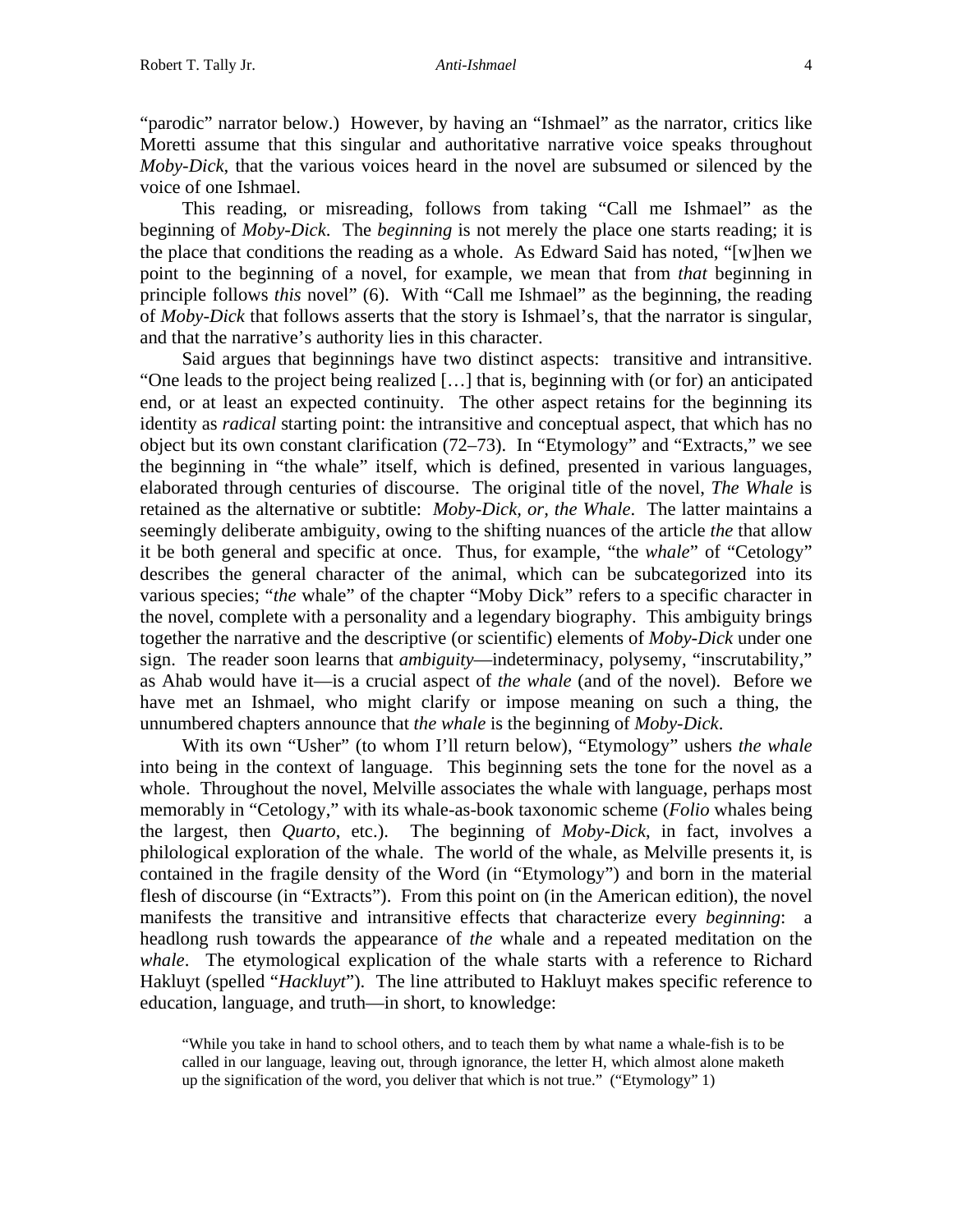Thus the etymological beginning of *Moby-Dick* opens with a warning, a caveat that will be repeated throughout the book: knowledge of the whale, to be learned and to be disseminated, is (or is in perpetual danger of being) incomplete and false.

 This caveat puts one in mind of others scattered throughout the novel, including those where Melville warns of the direct, physical dangers of acquiring accurate knowledge of the whale. In "Of the Monstrous Pictures of Whales," for instance, the narrator cautions that "the only mode in which you can derive even a tolerable idea of his living contour, is by going a whaling yourself; but by so doing, you run no small risk of being eternally stove and sunk by him. Wherefore, it seems to me you had best not be too fastidious in your curiosity touching this Leviathan" (228). This ironic attitude towards scientific or artistic knowledge obtains throughout *Moby-Dick*. The reader must withstand a barrage of facts, data, descriptions, and documentary details, such that the novel appears, at times, more like a loosely gathered, nonfiction study of whales and whaling, yet the reader is also confronted, again and again, with admonitions or warnings against believing that he/she has got some clear grasp of the subject. Indeed, the novel repeatedly tells us that, notwithstanding the quasi-scientific descriptions abounding in the text, complete knowledge of the whale is impossible. At a notorious moment in "Cetology," for instance, the narrator concedes that he is "the architect, not the builder" of the system of knowledge of the whale; the "cetological System" must remain unfinished, incomplete, "the draught of a draught" (118, 127–28). If, "through ignorance," something is left out, the overall rendering of the whale will not be true, to the extent that the truth is ever arrived at in *Moby-Dick*. The invocation of Hakluyt announces a project that involves the narrator in a study of *the* whale and of *whales*, of which Moby Dick is a unique specimen.

 Because it is the object toward which the narrative rushes and because the species is remarked (or re-marked) on continually, the whale is forever resignified. If the letter *H* is left out of the word *whale*, the word becomes *wale*, which is a mark on the body or skin made by, especially, the stroke of a whip, the visible trace of a body having been struck. Through Hakluyt, then, a sign is introduced that, metonymically, anticipates the figure of Ahab, the figure of *the* whale, and the figure of *wales* in general.

[Ahab] looked like a man cut away from the stake, when the fire has overrunningly wasted all the limbs without consuming them […] Threading its way out from among his grey hairs, and continuing right down one side of his tawny face and neck, till it disappeared in his clothing, you saw a slender rod-like mark, lividly whitish. It resembled that perpendicular seam sometimes made in the straight, lofty trunk of a great tree, when the upper lightning tearingly darts down it, and without wrenching a single twig, peels and grooves out the bark from top to bottom, ere running off into the soil, leaving the tree still greenly alive, but branded. Whether this mark was born with him, or whether it was the scar left by some desperate wound, no one could certainly say. ("Ahab" 109–10)

The "marked man," Ahab, is brought into relation with the "whale-fish" on the first page of the novel.<sup>[10](#page-14-1)</sup> Moby Dick, too, is "marked" (in many senses of the word). But Ahab, distinguished by his *wale*, may be said to be lacking the heart of the whale, the heart of the word "which almost alone maketh up the signification" of the *whale*.

 Consider also the way in which this marking (and remarking) anticipates the whale—both *the* whale and the *whale*—later. In "The Whiteness of the Whale," the narrator tries to come to terms with *the* whale, Moby Dick, through an examination of its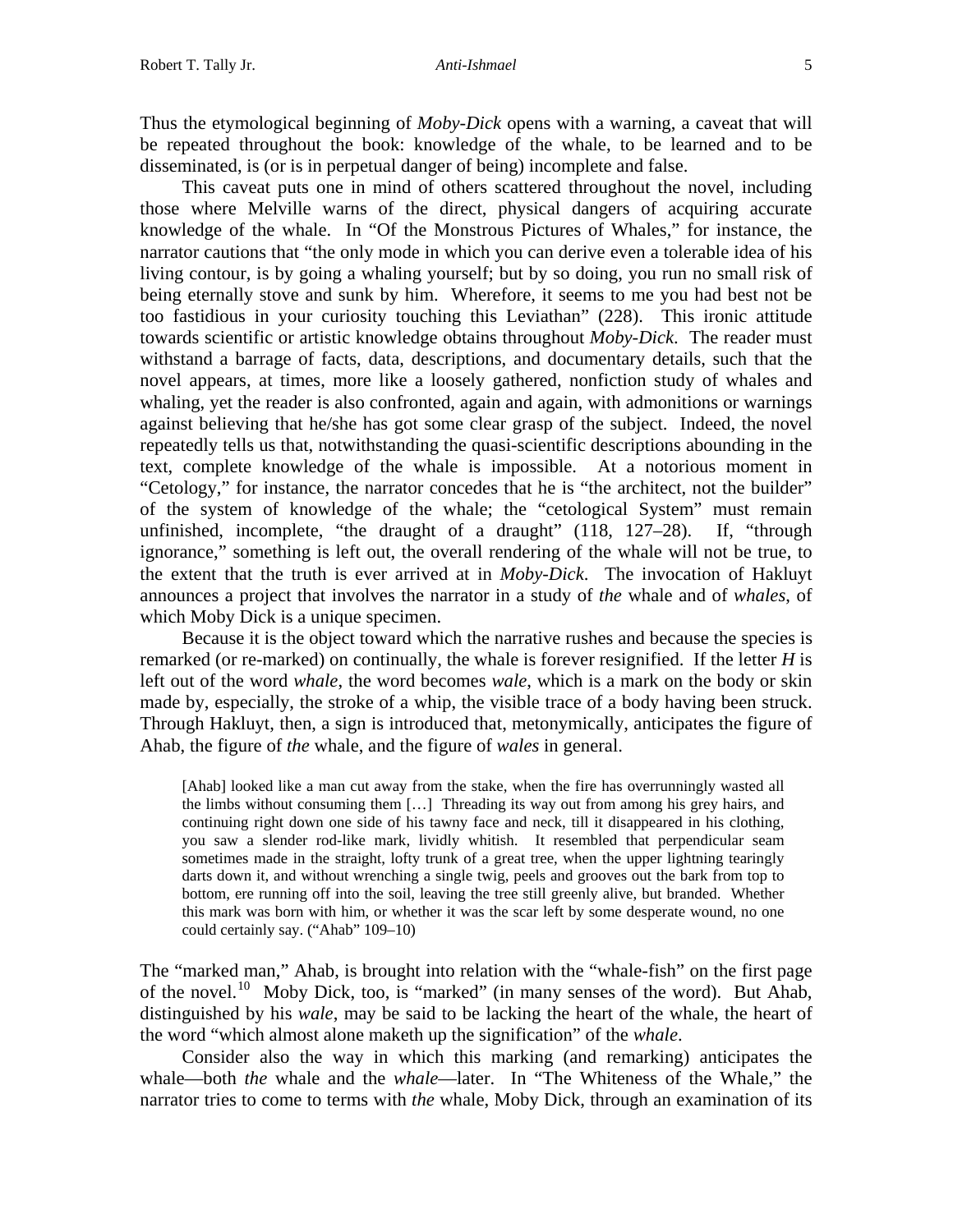most visible mark, its whiteness. This attribute is explored through literary, mythological, historical, anecdotal, and scientific references, all leading to the conclusion that both *the* whale and the *whale* are inscrutable and overdetermined. Though he does not know "where lies the nameless things of which the mystic sign gives forth such hints" (169), the narrator nevertheless can assert that "of all these things the Albino whale was the symbol" (170). These multiple meanings inhere in the whale itself. Elsewhere, in "The Blanket," the narrator *reads* the whale through the "numberless straight marks in thick array […] engraved upon the body itself" (260). These marks are "hieroglyphical," imbued with meanings that the reader cannot quite understand: "the mystic-marked whale remains undecipherable" (260). The marks, or wales, of whales render them full of meaning and yet inscrutable.

 A *wale* also refers to any one of a number of strong strakes or wooden bands on the hull of a ship used to strengthen or fortify the structure of the vessel (e.g., as in the term *gunwale*). In a sense, then, the Hakluyt quotation may be said to prefigure the multiple confrontations—leading, of course, to the ultimate confrontation—between the whale and the ship in *Moby-Dick*: the force of the *whale* versus the strength of the *wales*. Here, the *Pequod* is itself metonymically (or synecdochically) invoked by reference to its wales; it is at once connected to and distinguished from the whale.

 Yet before the white whale marked by Ahab rams the *Pequod*, "Etymology" cites *Webster's Dictionary*. "WHALE. \* \* \* Sw. and Dan. *hval*. This animal is named from roundness or rolling; for in Dan. *hvalt* is arched or vaulted" (1); *Richardson's Dictionary* then adds, after attributing "whale," "to roll, to wallow" (1). The etymological origins of the whale, *roundness* and *rolling*, radiate throughout the novel, as descriptions not only of whales in *Moby-Dick*, but also of the world of *Moby-Dick*. The most prominent example, perhaps, may be seen in the final conflict between the white whale and the *Pequod*, inasmuch as the "roundness" and "rolling" come to mark the features of the novel's end:

And now, concentric circles seized the lone boat itself, and all of its crew, and each floating oar, and every lance-pole, and spinning, animate and inanimate, *all round and round* in one vortex, carried the smallest chip of the Pequod out of sight. . . . then all collapsed, and the great shroud of the sea *rolled on as it had rolled* five thousand years ago. ("The Chase—Third Day" 469, emphasis added)

 "Etymology" establishes this roundness with linguistic circularity. It marks a line leading to a conclusion, in which Ishmael bobs up on a whirlpool that consumes everyone else, a "survivor's narrative," which extends from "Call me Ishmael" to the Epilogue.<sup>[11](#page-14-1)</sup> It also starts the novel on a circular trajectory in which the narrator "reads" *the* whale in terms of the *whale*—and vice-versa—while reading the *wales* that serve as marks (or remarks). Tracing the line from "Etymology" to the last lines of "The Chase—Third Day," the very figure of the whale seems to undermine, or literally *overwhelm*, the personal (and national) narrative that appears to begin in "Loomings." By starting with "Etymology," we see a *Moby-Dick* that is not the tale of a young man's errand into the wilderness and his providential return to safety, but the roiling epic of a world of error, of uncertainty, and of horror. The story of "one Ishmael" cannot as such achieve the goal of a global, round and rolling, representation. Rather, the evocative image of Melville's epic is the supra-individual whale as world itself.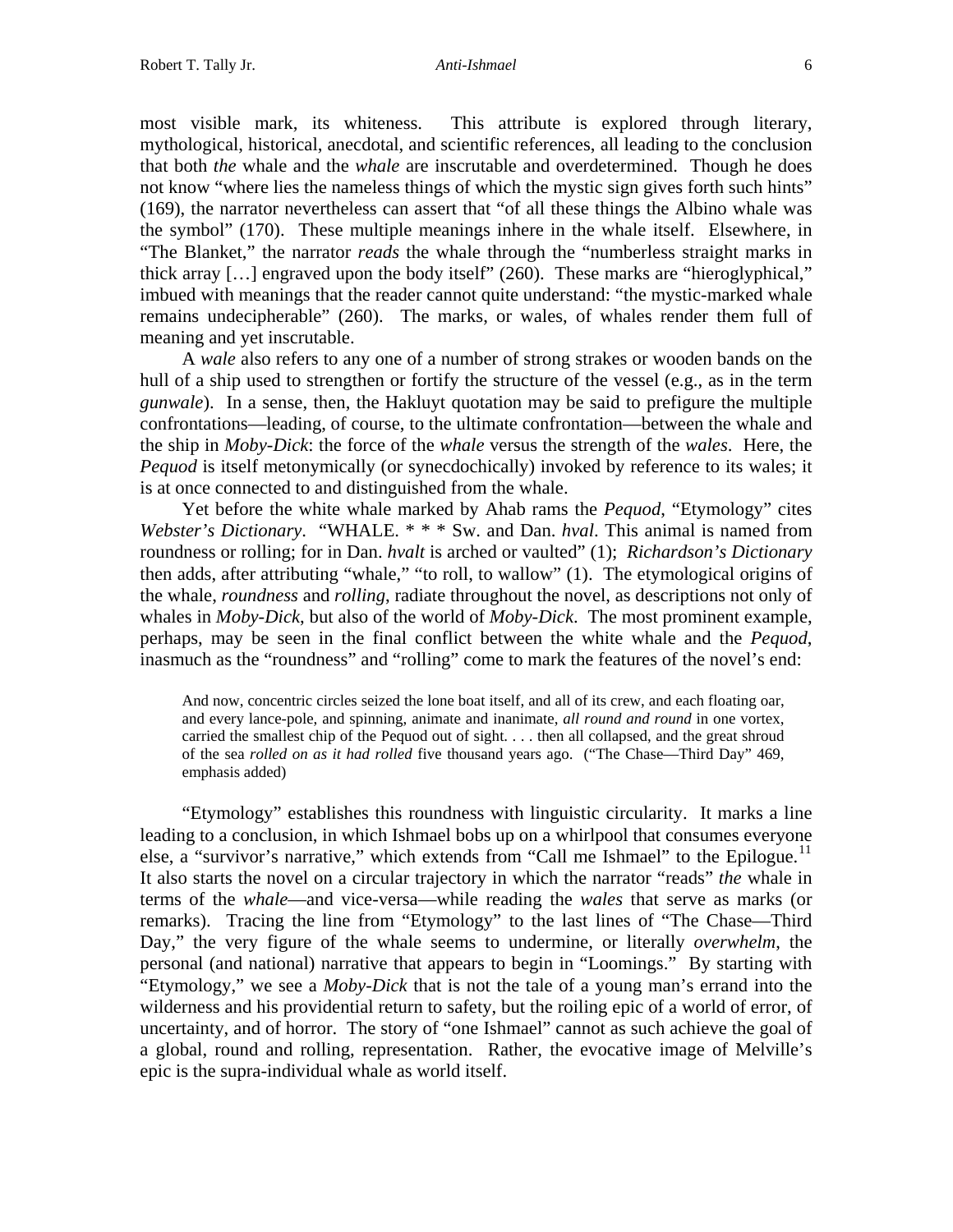The languages in which "Etymology" presents the word *whale* reflect the tremendous breadth of this world and the scope of the novel: thirteen languages, from ancient to modern, from European to South Pacific, frame an image geographically and historically. Thus, "Etymology" begins to trace a line of thought quite distinct from the narrative trajectory of an Ishmael-centered plot. For the very multiplicity of languages, like the multiple "renderings" of the text of the doubloon later, suggests that no one language—and, by extension, no one speaker—is alone authoritative.<sup>[12](#page-14-1)</sup> The indeterminacy of a "true" name, a "true" language, or a "true" voice prefigures the indeterminacy of *the* whale, the *whale*, and the *narrator*. The interpretations of *Moby-Dick* which posit Ishmael as the narrator, and which thereby invest in Ishmael a singular authority, must ignore (and certainly *have* ignored) this profound indeterminacy. But "Etymology" makes visible, by its very excesses, the bankruptcy of a reading of *Moby-Dick* that requires a spokesperson able to speak a universal, representative language of fixed and stable meanings. By undermining the role of the American Adam—the ideological servant of national narrative, who would present an "imagined community" of readers or listeners—"Etymology" substitutes an image of a multinational world system for the nationalist image. With its *whale* in thirteen languages, ordered chronologically (at least from a certain Western point of view which would hold that the Pacific languages are "new" compared to the European languages) and ranging widely over the globe (from the Mediterranean, to the North Atlantic and Scandinavia, and on to the South Pacific), "Etymology" attempts to capture the entire world of nations, the world in a word.

 In "Extracts," the philological project expands to a general discourse of the *whale*, affording "a glancing bird's eye view of what has been promiscuously said, thought, fancied, and sung of Leviathan, by many nations and generations, including our own" (2). If "Etymology" ushers the whale into being, discovering the outline of a world within a word, "Extracts" gives birth to the whale in the material flesh of discourse. As in "Etymology," the ordering is basically chronological, such that the extracts promulgate the notion of a universal history, from ancient to modern. The geographical movement also appears to be largely the same: from the Orient (the Biblical Holy Land, corresponding to the Hebrew and Greek of "Etymology") to the west and north (from the Mediterranean to northern Europe) and farther afield until one finds oneself singing with the whalemen of the South Pacific fishery. In addition to its historical and geographical scope, "Extracts" also introduces the Bakhtinian, multiformal character of *Moby-Dick*, inasmuch as it represents all manner of forms or "stylistic unities," literary and nonliterary, poetic and scientific, travelogue, oratory, law, and so on.  $13$  These various forms—combining the sublime (as in *The Faerie Queene* excerpt [4]) and the mundane or commonplace (as in Cuvier's "The whale is a mammiferous animal without hind feet" [7])—proliferate throughout the novel, forming, as the "higher unity of the work" (Bakhtin 262) a sprawling image of the world, including, of course, the literary world of these forms.

 The collection of extracts says a good deal about whales. There is one exception, however, among the extracts—a quotation that deals with nothing cetological at all. "By art is created that great Leviathan, called a Commonwealth or State—(in Latin, Civitas) which is but an artificial man" (4). While it is certainly not surprising to see the most famous use of the word *Leviathan* since the Book of Job included among the extracts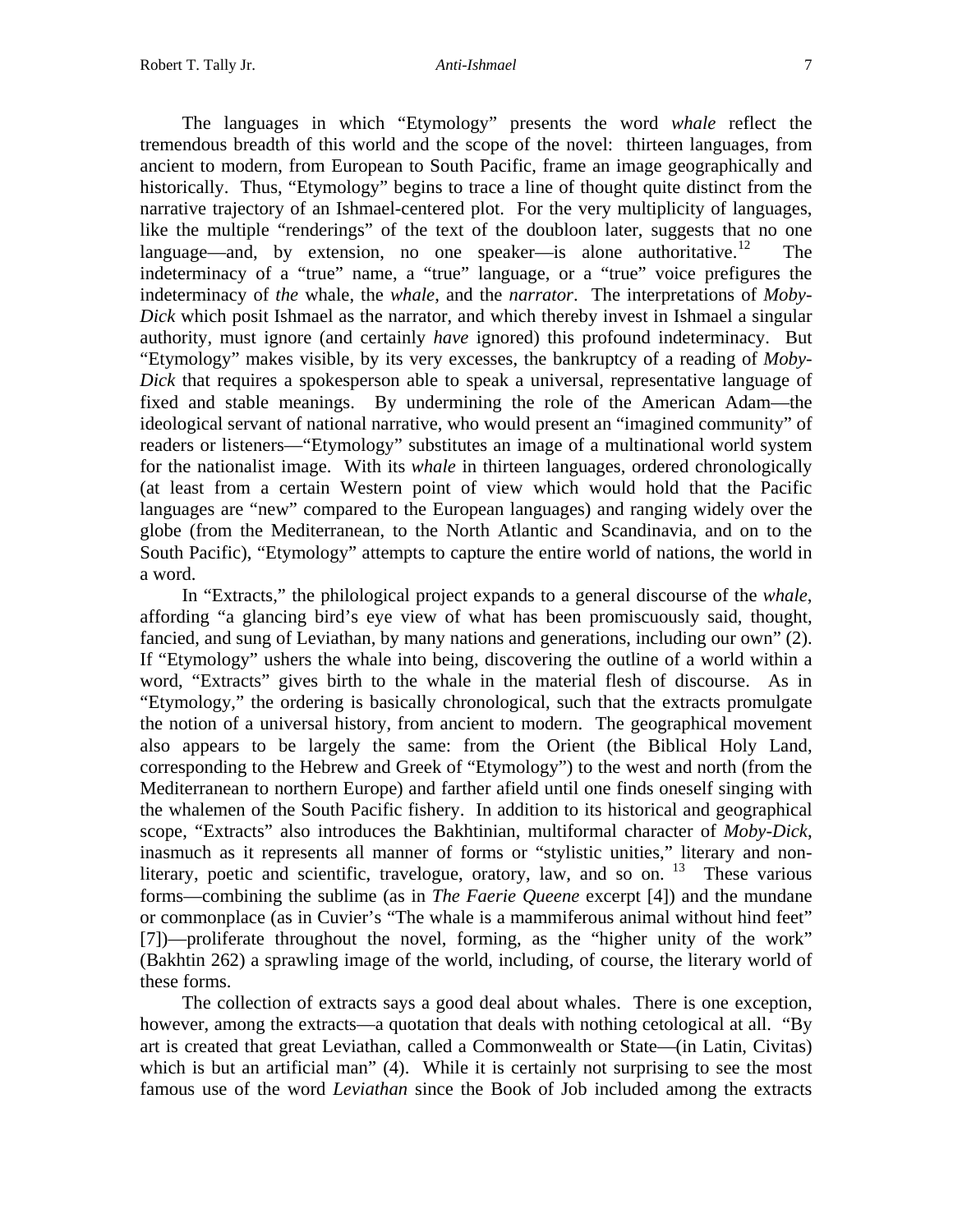(indeed its absence would have been surprising), the reference to the state, rather than to the whale, is striking here. Melville, or that "poor devil of a Sub-Sub," has buried this line from Hobbes's treatise on sovereignty amid a vast textual history of the whale, extending from Genesis to the mid-nineteenth century. "Extracts," like "Etymology," presents a multinational world system, expansive both geographically and historically. The nation-state, that embodiment and aim of national narrative, is subsumed within this world system.<sup>[14](#page-14-1)</sup> Melville's Leviathan is thus not Hobbes's. Hobbes is concerned with the nature and functioning of sovereignty, and *Moby-Dick* disrupts and calls into question the ideas of sovereignty and, in particular, the sovereign subject. The extensive multinational frame, which is constructed in the first two, unnumbered chapters, ranges across both space and time, and displaces the supposed centrality of the sovereign subject and of the nationalist project. In other words, *Moby-Dick*, through its very excess, through its "outreaching comprehensiveness of sweep" ("The Fossil Whale" 478), announces in its opening pages that it is not, and cannot be, the representative American national narrative that it has become for many; rather, it is a cartography of a world of *ambiguity*, within which the American imperium and American national narrative (with its representative national subject) are subsumed.

 By taking "Etymology" and "Extracts" as the beginning of *Moby-Dick*, I have been arguing for a line of thought in the novel that runs counter to the Ishmael-centered line which extends from the first three words of "Loomings" to the Epilogue. As I suggest above, many critics have imposed a coherence and narrative authority on the text by insisting that a monologic Ishmael is the narrator. By ignoring the unnumbered chapters, these critics have also overlooked the frequent unraveling of the narrative acts, the subversion of the narrator's authority, and the ambiguities of the text in favor of an overarching master code (i.e., Ishmael's "moral super-code," as Moretti calls it). As Spanos's reading makes clear, however, Ishmael need not be viewed as that monologic authority. Indeed, Ishmael need not even be considered a singular presence in *Moby-Dick*. "Ishmael" might be thought of as one of many *conceptual personae*, to borrow a term from Deleuze and Guattari.<sup>[15](#page-14-1)</sup> His persona is not that of a "character" in the traditional sense; rather, he is a figure that accompanies concepts, a figure through whom thought moves, like Nietzsche's Zarathustra or Dionysus, for example. Ishmael is not the only such figure in *Moby-Dick*. Before anyone has us call him "Ishmael" in "Loomings," "Etymology" introduces us to the "pale Usher," whose etymology ushers the whale into being on the novel's first page. Then "Extracts" introduces us to the "poor devil of a Sub-Sub" librarian, whose extracts, culled from "the long Vaticans and street-stalls of the earth" (2), locate the whale in an expansive history and geography of discourse.

 Already placed in brackets—"the typography that disguises," as Claude Richard says in *American Letters* (60)—neither of these figures makes a good candidate for the American Adam so pivotal in American national narrative. Each travels vast fields of oral and written language, hardly "Virgin Land" waiting to be discovered and conquered. Their forays into the worlds of dictionaries and libraries certainly do not resemble an "errand into the wilderness" in any sense that would link either of them to a Providential mission. Rather, they tend to block the gateway to national narrative, and open the text to a polyphonic and polysemic world system beyond the image repertoire of Americanism.

 [The pale Usher—threadbare in coat, heart, body, and brain; I see him now. He was ever dusting his old lexicons and grammars, with a queer handkerchief, mockingly embellished with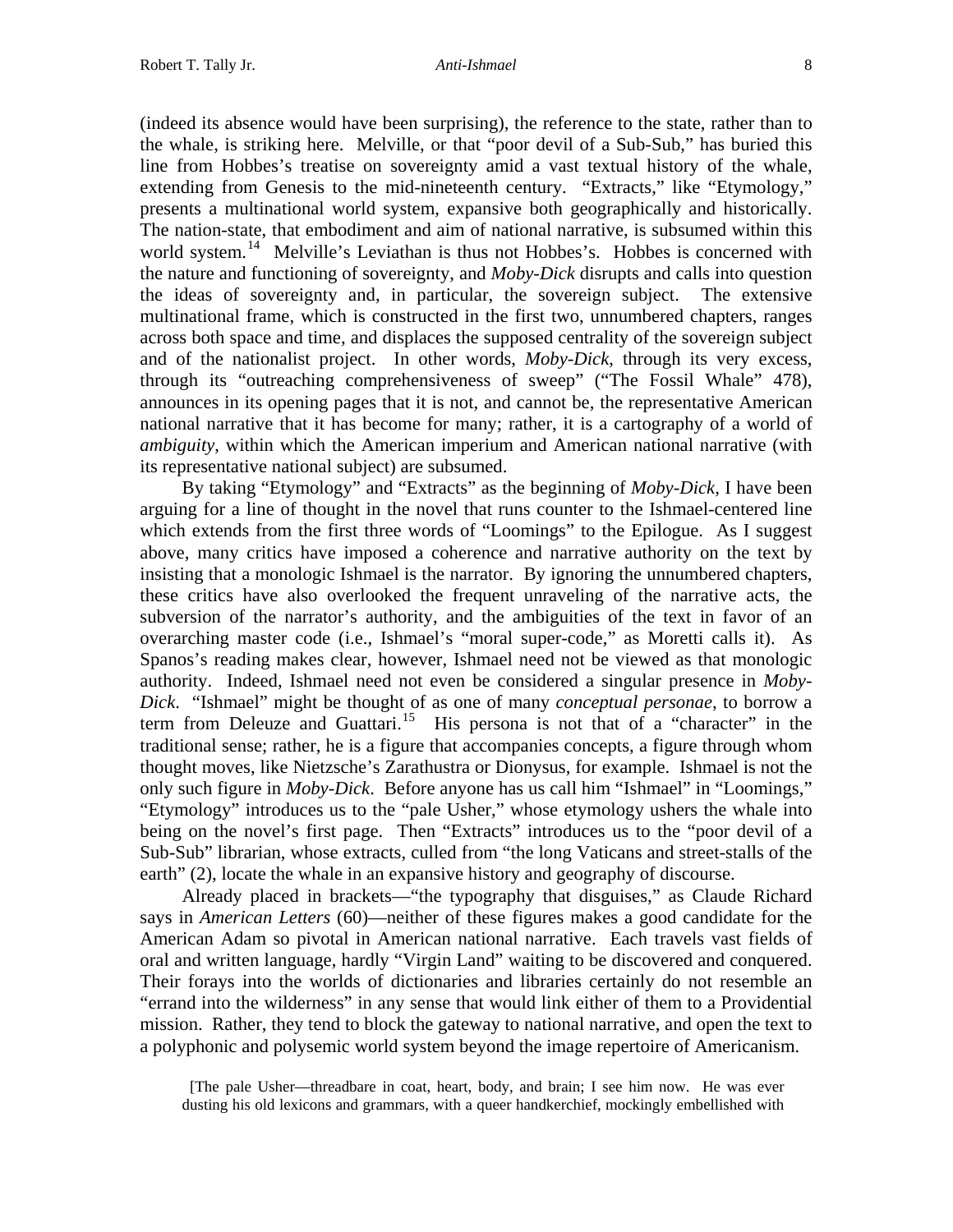all the gay flags of all the known nations of the world. He loved to dust his old grammars; it somehow mildly reminded him of his own mortality.] ("Etymology" 1)

 The "I" in this passage does not enjoin the reader to call him (or her) Ishmael; the narrator is as yet unnamed. And the Usher is clearly not the Adamic figure of innocence and futurity; he does not elicit an "optative mood" in either speaker or reader. In fact, this minor custodian of knowledge, now apparently dead, appears to have had only one pleasure in life: the contemplation of his own finitude. Brushing dust off old dictionaries, those compendia of dead languages and displaced meanings, with a cloth "mockingly embellished" with a symbolic, international political geography, he does not invite celebration in all things American. He is as mocked by the variety and extensiveness of the world as he is consumed by it. *All* the flags of *all* the known nations of the world, rather than decorate individually and specifically, are instead etymologies of an immanent state of mind, an ever-present multinational perspective that consumes and subsumes Adamic figures and leviathans alike.

 The Sub-Sub-Librarian is a persona who expands on the late consumptive Usher just as "Extracts" expands on "Etymology." The Sub-Sub, himself another minor custodian of knowledge, operates in a somewhat larger arena (libraries instead of a schoolhouse), but he may be an even lesser personage (being, after all, a *sub-*sub). He is no more a figure of hope and futurity than is his predecessor. He is introduced as a "mere painstaking burrower and grub-worm," whose collection of extracts cannot be trusted as accurate knowledge, as "gospel cetology" (2). The Sub-Sub belongs to a "hopeless, sallow tribe," and—though not yet dead—his kindred spirits in mediocrity are reserving his place in the hereafter. He too is consumed, or subsumed, by the immensity of the world system, by "many nations and generations." Copier of documents, bearer of dead letters, he prefigures Bartleby more than Ishmael.

 When the Ishmael mask is donned in the opening line of "Loomings," then, the reader is already familiar with conceptual personae who are neither Adamic nor a national. Ishmael, furthermore, is dissociated from any determinate, and determining, identity by the "Call me…" formulation, as Spanos demonstrates. His evocative name and the allure of his naming is so strong that, even when Ishmael, as character *or* as narrator, disappears or seems to disappear for long stretches of time during the course of the novel (e.g., when there is narration of events or phenomena that Ishmael could not have known about), most readers persist in naming the narrator "Ishmael," in thinking of him as *one* voice, and in assuming, despite a wealth of evidence to the contrary, that the narrator is one and the same person throughout *Moby-Dick*. However, not only is the novel polyphonic, but the narrative voice(s) are as well. For instance, while the Ishmael mask may not be entirely removed, *Moby-Dick* presents other personae as the situation warrants: the narrator of "The Fossil Whale" is a geologist (379); he becomes a tattooed poet in "The Bower of the Arsacides" (376); and, in relating "The Town-Ho's Story" (280), he is suddenly transplanted to Peru, presumably speaking Spanish with cigarsmoking Spaniards.

It is possible, of course, that all of these narrative voices can be ascribed to one Ishmael. Yet even where the narration seems left in the hands, or voice, of one person, polyphony persists. The monological Ishmael, whom Moretti finds in so many of the central chapters of *Moby-Dick*, is at most a parody. The narrator's "authority" in these chapters appears again and again to be a ruse, as if Melville is poking fun at the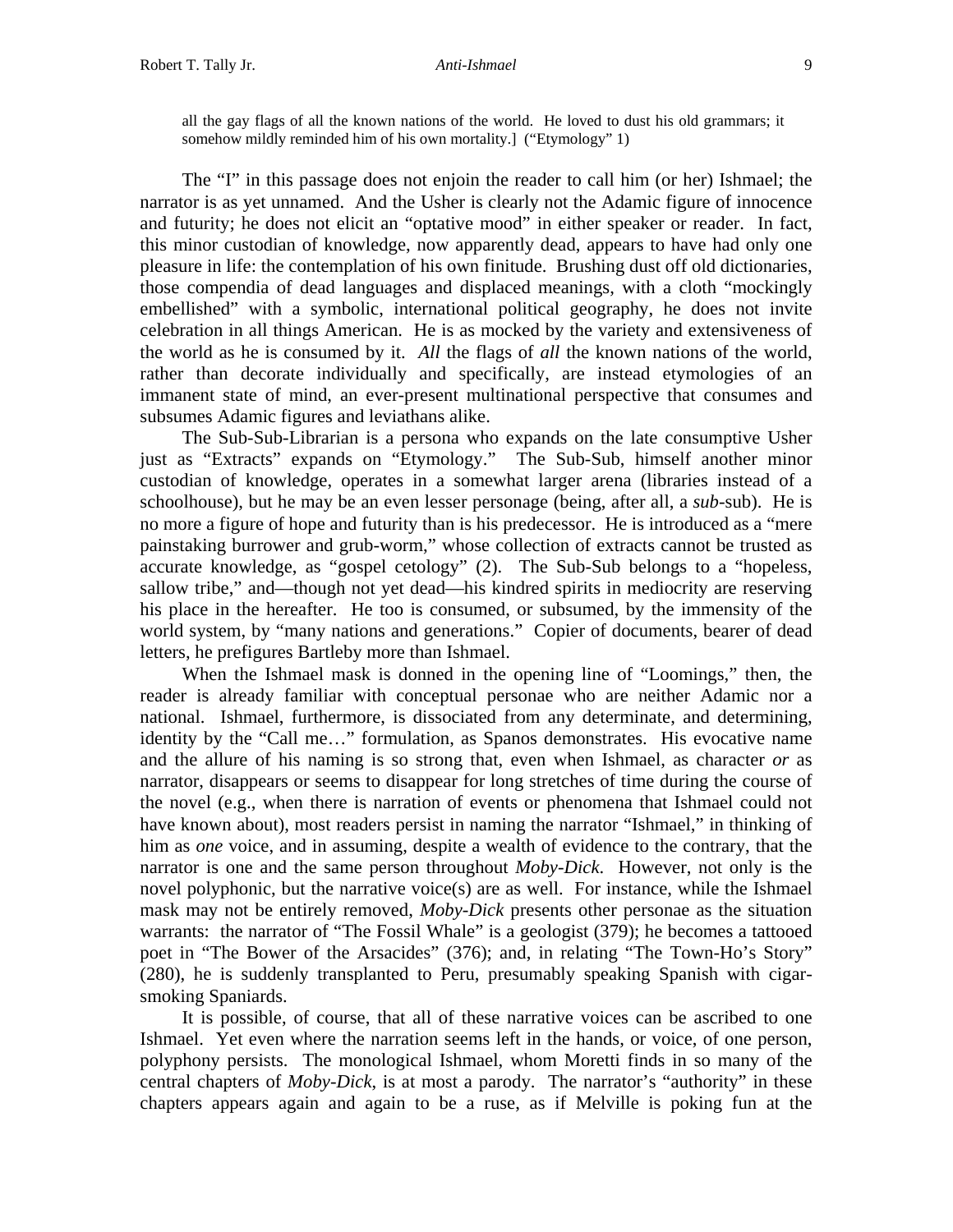authorities and at authority itself. For all of the assumed authority of the cetological chapters' narrator (or narrators), few readers accept this authority. The most "authoritative" comments often provide moments of humor. So, for example, when the narrator of "The Fountain" insists that "from the heads of all ponderous profound beings, such as Plato, Pyrrho, the Devil, Jupiter, Dante, and so on, there always goes up a certain semi-visible steam, while in the act of thinking deep thoughts" (313), it is difficult for anyone to take this seriously. Moretti chooses to overlook this irony and therefore overlooks not only the persistence of polyphony in the cetological chapters but also the way in which "monologic" authority is being undermined by Melville. As Spanos explains, "Ishmael's distrust of gravity (high seriousness) or, conversely, his irreverent levity, is not a casual impropriety; it is, rather, a deliberate means of preserving the freeplay of his mind against the imperial imperatives of logocentric structure" (86). Far from "silencing" other voices or shutting down the conversation, this parodic narrator calls into question the very "monologic authority" Moretti is concerned with. Moralizing, arrogant, or smug as the concluding remarks to the cetological chapters may be, they open the discussion to a wide range of possible interlocutors, even if these other personae be masked.[16](#page-14-1)

 Ishmael as narrator, as character and as symbol, has long enabled an interpretation of *Moby-Dick* that encourages the transformation of Melville's literary narrative into an American national narrative. My reading of "Etymology" and "Extracts," which takes these chapters *as* a beginning counterposed to the "Call me Ishmael" starting point, provides an alternative interpretation that pries the novel loose from a dominant metanarrative of twentieth-century American literary history, and—with much more to be said—enables a recasting of American literature outside of any nationalist project. I believe that *Moby-Dick* is extremely well suited for such a task, partly because of the novel's hypercanonical status<sup>[17](#page-14-2)</sup> as the Great American Novel (or at least one of them). Indeed, rather than being the representative national text, *Moby-Dick* is a perfect example of a "world text," whose "geographical frame of reference is no longer the nation-state, but a broader entity—a continent, or the world-system as a whole" (Moretti 50).<sup>[18](#page-14-3)</sup> By arguing in favor of this alternative line of thought in *Moby-Dick*, I hope to highlight the possibilities for a different sort of Melville studies, and a renewed, postnational approach to American literary history and criticism.<sup>[19](#page-14-4)</sup>

### **Notes**

 $\overline{a}$ 

<sup>1</sup> All references to *Moby-Dick* in this essay are to the Norton Critical Edition (1967). In citations, I have included the chapter title as well as page number for the benefit of those using other editions.

<sup>2</sup> In the first edition of *Moby-Dick* (published in England under the title, *The Whale*), these chapters appear at the end of the novel as an appendix. That edition also famously omitted the Epilogue. The first American edition placed "Etymology" and "Extracts" in the fore, but with small roman page numbers.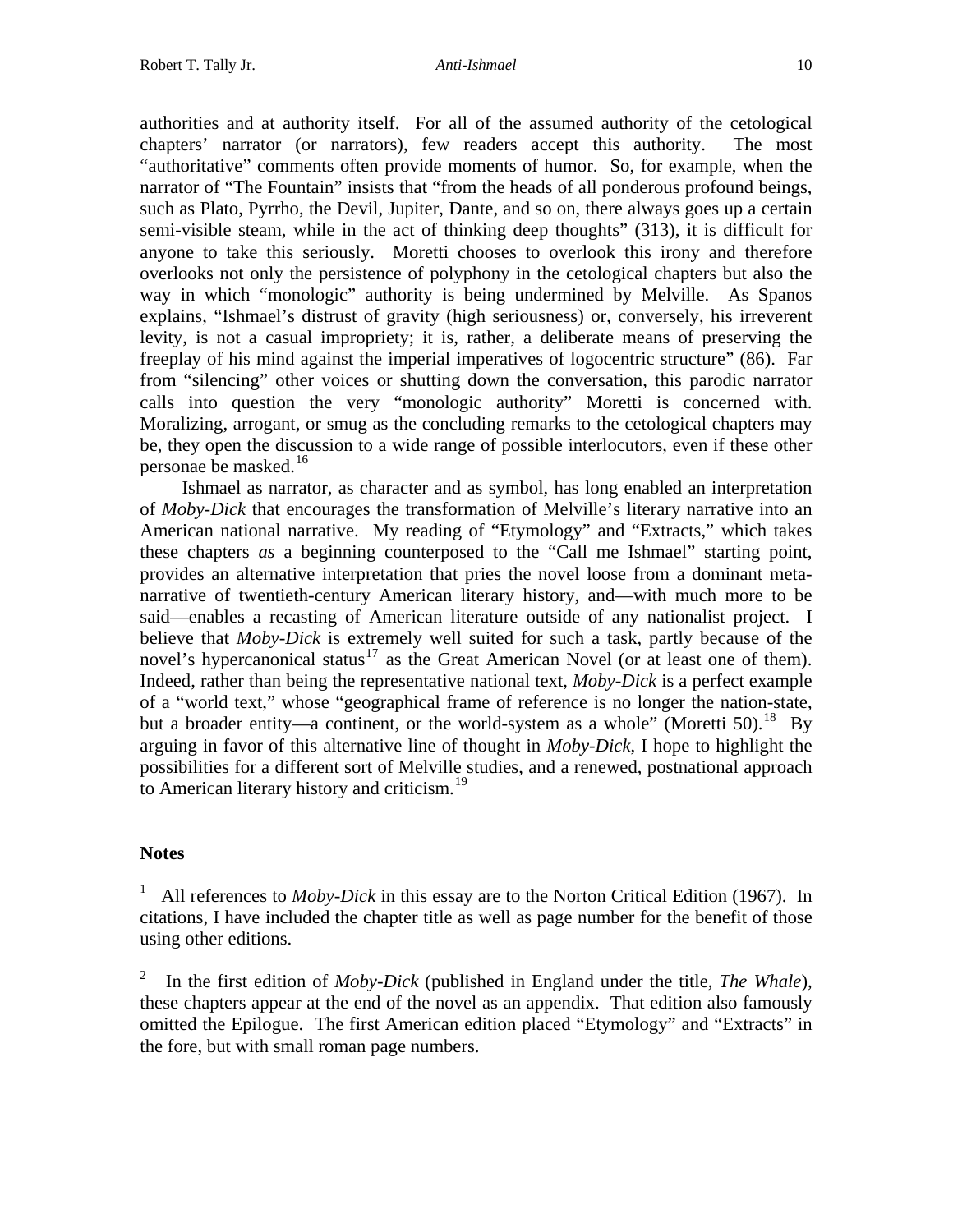$\frac{1}{3}$  The pervasiveness of the interpretations of the novel which follow from the "Call me Ishmael" beginning may be illustrated by comparing two important and quite different Melville scholars. Howard P. Vincent, whose *The Trying-out of Moby-Dick* was among the first comprehensive readings of the novel, utterly ignores "Etymology" and "Extracts." Vincent's interpretation begins (in a chapter significantly titled "Narrative Beginnings"): "'Call me Ishmael.' Arrestingly, dramatically, as though a mysterious dissonance had been plucked by the massed strings, Melville's great whaling symphony begins" (55). Similarly, William V. Spanos, in *The Errant Art of Moby-Dick*—a book expressly opposed to the sort of "Old Americanist" approach exemplified by Vincent's study (among many others),—examines in detail the minutiae as well as the grand expositions of the novel, but he too manages to overlook entirely the unnumbered chapters preceding "Loomings," choosing instead to open his interpretation with the words: "'Call me Ishmael.' So, unexpectedly, Melville begins *Moby-Dick*" (75). Both Vincent and Spanos, notably opposed on many other critical matters, isolate the famous three-word sentence *as* the beginning; both use the verb, *to begin*. I mention these two works and these two scholars, in particular, out of the hundreds of studies of *Moby-Dick*, because few others have attempted such a comprehensive and thoroughgoing analysis of the novel; their comprehensiveness makes their omissions all the more striking. Not even in passing are "Etymology" and "Extracts" mentioned by either Vincent or Spanos.

4 The term *national narrative* requires some explanation. In Jonathan Arac's elaboration of "Narrative Forms" in nineteenth-century American literature, the term "national narrative" is used to describe various works—including the novels of James Fenimore Cooper and the historical writings of George Bancroft—that "told the story of the nation's colonial beginnings and looked forward to its future as a model for the world" (608). Arac considers these as generically distinct from "local" narratives, "personal" narratives, and such "literary" narratives as *Moby-Dick* and *The Scarlet Letter*. My use of the term *national narrative* is rooted partly in Arac's understanding, but derives its force primarily from what Arac would call the "nationalization of literary narrative" by twentieth-century literary critics. That is, with the canonization of *Moby-Dick*, a generation of critics established an approach to the novel that made it fit within a discourse of national narrative. I believe that, notwithstanding their intentions to the contrary, many New Americanists continue to assume or reinforce this nationalist approach, even where they insist on producing a *postnational* view of American literature (see, e.g., Pease, "National Identities, Postmodern Artifacts, and Postnational Narratives"). By postnational (or supranational) in this context, I mean an approach that no longer views the nation or nationalism as the central, organizing concept of literary or cultural studies. For an example of postnational literary studies, see Wai Chee Dimock's "Pre-national Time: Novel, Epic, and Henry James."

 $5$  For a now classic study of Melville and the modern world system, see C.L.R. James.

6 See also *Empire for Liberty*, 38–41. Dimock's reading (in her own words) "virtually ignores" Ishmael in name, and Dimock does not see in Ishmael a figure of redemption (see 236 n.52). However, in placing the blame for "blaming the victim" squarely at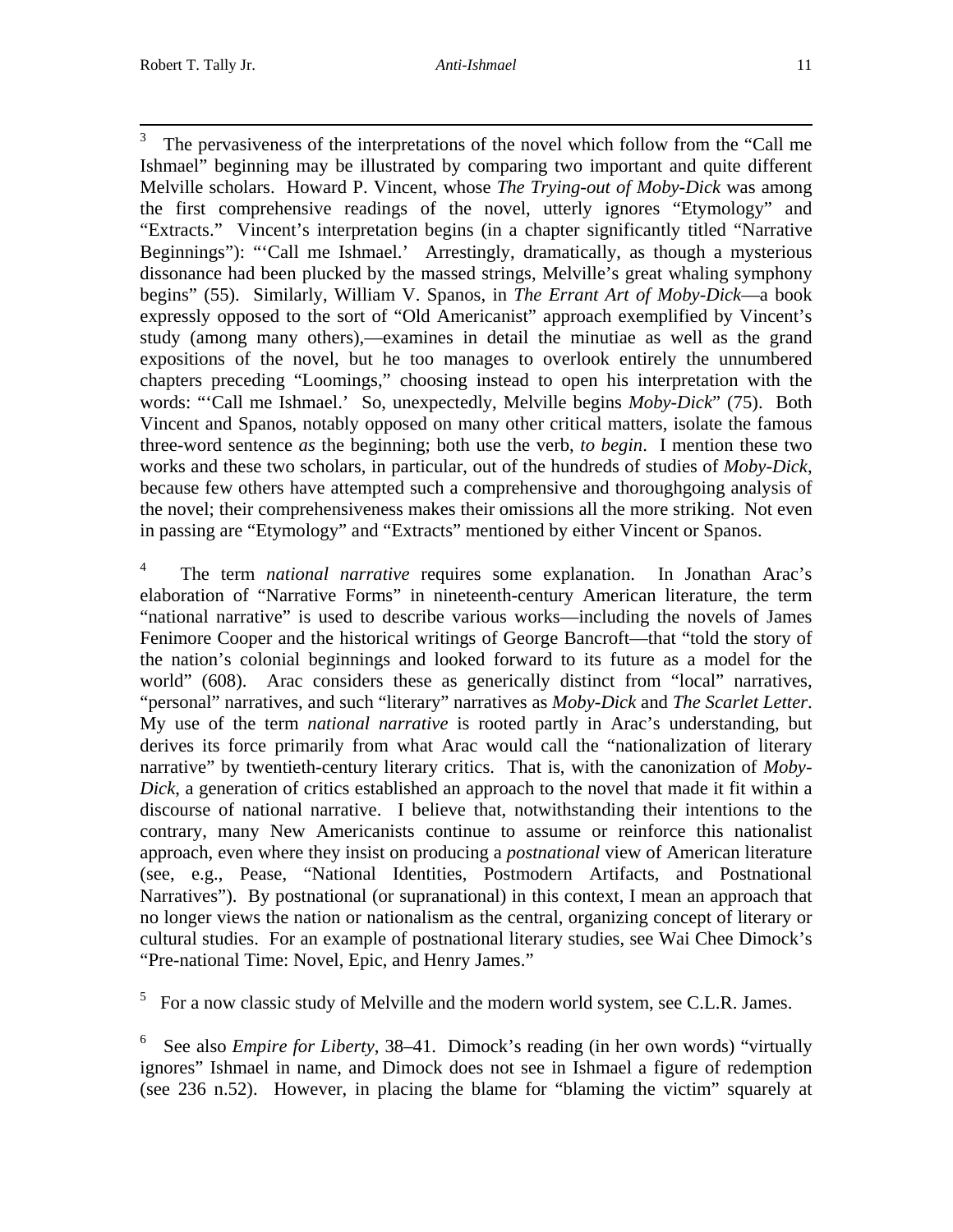$\overline{a}$ Melville's own feet, Dimock identifies the "whale author" of "an imperial folio" as the representative American subject himself: "In any case, as the exemplar of a 'poetics of individualism,' Melville will emerge in my account as something of a representative author, a man who speaks for and with his contemporaries, speaking for them and with them, most of all, when he imagines himself to be above them" (6).

7 Readers will recognize these key terms also as the titles of three "classic" Americanist critical works: R.W.B. Lewis's *The American Adam* (1955), Henry Nash Smith's *Virgin Land* (1950), and Perry Miller's *Errand into the Wilderness* (1956).

<sup>8</sup> The development of this "Ishmael vs. Ahab" argument is discussed in more detail by Donald Pease, in "*Moby Dick* and the Cold War."

9 Manifest Destiny, as an idea and as an ideology, is the very figure of the movement from the *theo*-logocentrism of the Puritan errand into the wilderness to the *anthropo*logocentrism of nineteenth-century America.

10 For a discussion of the link between Ahab and the whale, and more generally between the human and natural world, see Armstrong, "'Leviathan is a Skein of Networks'."

<sup>11</sup> In arguing in favor of this alternative line of thought in *Moby-Dick*, I am also arguing against the heightened significance attached to the Epilogue itself, which—operating like Freudian *Nachträglichkeit*—retroactively establishes, or re-establishes, the personal narrative of Ishmael *as* a survivor's tale.

<sup>12</sup> For a fascinating discussion of "Etymology," especially with respect to the potentially rich meanings associated with the "incorrectly written" Hebrew word for *whale*, see Schleifer, "Melville as Lexicographer."

<sup>13</sup> See Bakhtin, "Discourse in the Novel." Bakhtin argues that the "stylistic uniqueness of the novel as a genre consists precisely in the combination of these subordinated, yet still relatively autonomous, unities (even at times comprised of different languages) into the higher unity of the work as a whole: the style of the novel is to be found in the combination of styles; the language of the novel is the system of its 'languages'" (262).

 $14$  Another extract, attributed to Edmund Burke, mentions the whale only metaphorically and directly addresses the nation-state: "Spain—a great whale stranded upon the shores of Europe" (6). Here again, the leviathan figure of the modern state is invoked (more noteworthy still since it is Spain, arguably the first and initially most powerful modern state), but it is invoked only to show its relative impotence in relation to the world system, here presented in the figure of Europe.

<sup>15</sup> On "conceptual personae," see Delueze and Guattari 63.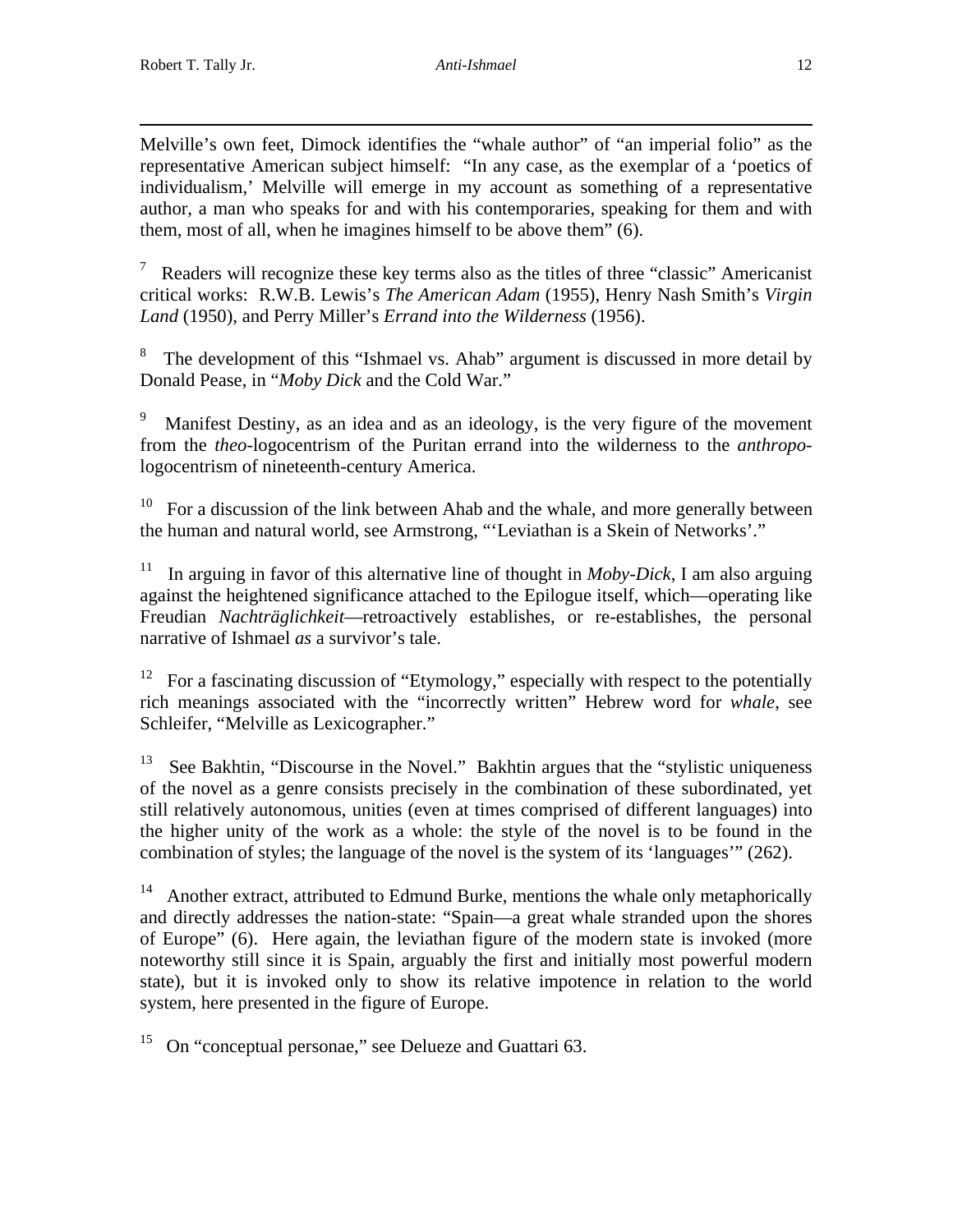<sup>16</sup> The reference to *masks* should not be taken to suggest that conceptual personae are employed to hide the truth. "Truth hath no confines," says Ahab, even in a world in which "all visible objects are but as pasteboard masks" ("The Quarter-deck" 144). The extent to which conceptual personae are "masked" is an effect of the thoughts that they mobilize. Perhaps the most significant conceptual persona in *Moby-Dick* is the white whale itself, the very figure of polysemy and hence inscrutability, "hooded" and masked. What is deeper, more profound, than the whale? And as Nietzsche notes, "all that is profound loves masks" (*Beyond Good and Evil* § 40).

17 Jonathan Arac uses the term *hypercanonization* to refer to the twentieth-century process that has made *Moby-Dick*, *The Scarlet Letter*, and *Huckleberry Finn*—and, really, no others—the "must-reads" of nineteenth-century American literature. See his "Nationalism, Hypercanonization, and *Huckleberry Finn*."

<sup>18</sup> According to Moretti, the "construction of national identity—henceforth required of the novel—is thus replaced, for the [modern] epic, by a far larger geographical ambition: a global ambition" (50–51). Moretti attempts to draw a sharp distinction between the novel and the modern epic, his genre-transcending genre that includes Goethe's *Faust*, Melville's *Moby-Dick*, Joyce's *Ulysses*, and Garcia Marquez's *One Hundred Years of Solitude*, among others. In order to maintain this distinction, he must occasionally twist genre theory (especially that of Northrop Frye), in order to make the case for the epic's encyclopaedic nature, and Bakhtin's theory of the novel, in order to show the epic's (but not the novel's) polyphony or heteroglossia. I continue to use the term *novel* with respect to *Moby-Dick*, but I acknowledge that, owing to the extravagant nature Melville's work, it often exceeds the boundaries of the traditional novel.

<sup>19</sup> This work is, of course, already well underway. For example, much of Wai-chee Dimock's recent work has focused on the globalization of literary studies. Arguing against the idea (and Benedict Anderson's in particular) that literature, especially the novel, is tied directly to the nation-state, Dimock writes: "We need to stop thinking of national literatures as the linguistic equivalents of territorial maps. […] Theorized as the consequence of [a] global readership, literature handily outlives the finite scope of the nation. It brings into play a different set of temporal and spatial coordinates. It urges on us the entire planet as the unit of analysis" ("Literature for the Planet" 175).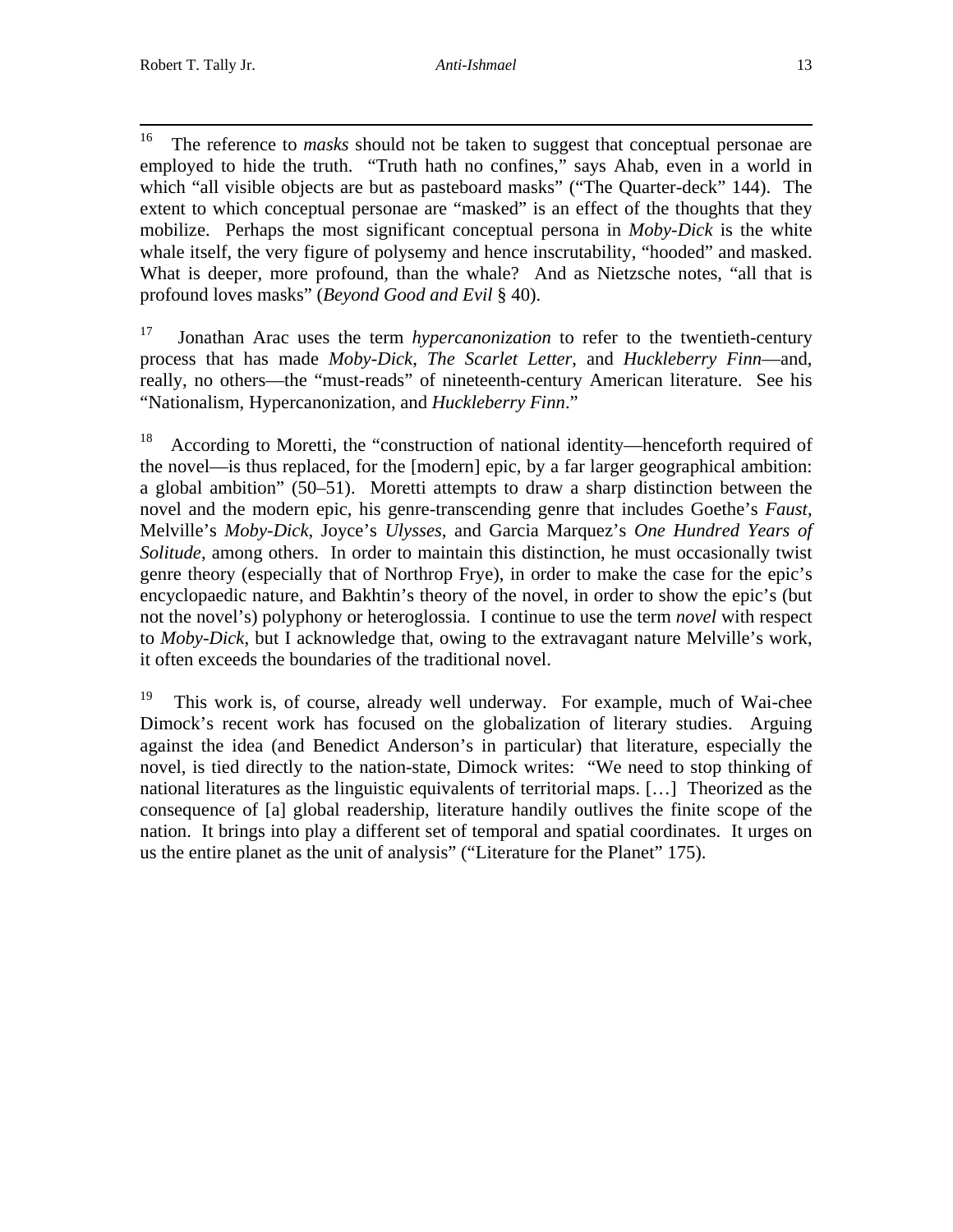### **Works Cited**

- Anderson, Benedict. *Imagined Communities: Reflections on the Origin and Spread of Nationalism*. London: Verso, 1991.
- Arac, Jonathan. "Narrative Forms." *The Cambridge History of American Literature, Volume 2: 1820–1860*. Ed. Sacvan Bercovitch. Cambridge: Cambridge UP, 1993. 605–777.
- ---------. "Nationalism, Hypercanonization, and *Huckleberry Finn*." *National Identities and Post-Americanist Narratives*. Ed. Donald Pease. Durham: Duke UP, 1994. 14–33.
- Armstrong, Philip. "'Leviathan is a Skein of Networks': Translations of Nature and Culture in *Moby-Dick*." *ELH* 71 (2004): 1039–63.
- Bakhtin, Mikhail. *The Dialogic Imagination: Four Essays*. Trans. Michael Holquist. Austin: U of Texas P, 1981.
- Deleuze, Gilles and Félix Guattari. *What is Philosophy?* Trans. Hugh Tomlinson and Grant Burchell. New York: Columbia UP, 1994.
- Dimock, Wai Chee. *Empire for Liberty: Melville and the Poetics of Individualism*. Princeton: Princeton UP, 1989.
- ---------. "Pre-national Time: Novel, Epic, Henry James." *The Henry James Review* 24 (2003): 215–24.
- ---------. "Literature for the Planet." *PMLA* 116 (2001): 173–88.
- James. C.L.R. *Mariners, Renegades, and Castaways: The Story of Melville and the World We Live In*. Detroit: Bewick Editions, 1978.
- Lewis, R.W.B. *The American Adam: Innocence, Tragedy, and Tradition in the Nineteenth Century*. Chicago: U of Chicago P, 1955.
- Melville, Herman. *Moby-Dick, or, The Whale*. Ed. Harrison Hayford and Herchel Parker. New York: Norton, 1967
- Miller, Perry. *Errand into the Wilderness*. New York: Harper & Row, 1956.
- Moretti, Franco. *Modern Epic: The World System from Goethe to García Márquez*. Trans. Quentin Hoare. London: Verso, 1996.
- Nietzsche, Friedrich. *Beyond Good and Evil*. Trans. Walter Kaufmann. New York: Vintage, 1966.